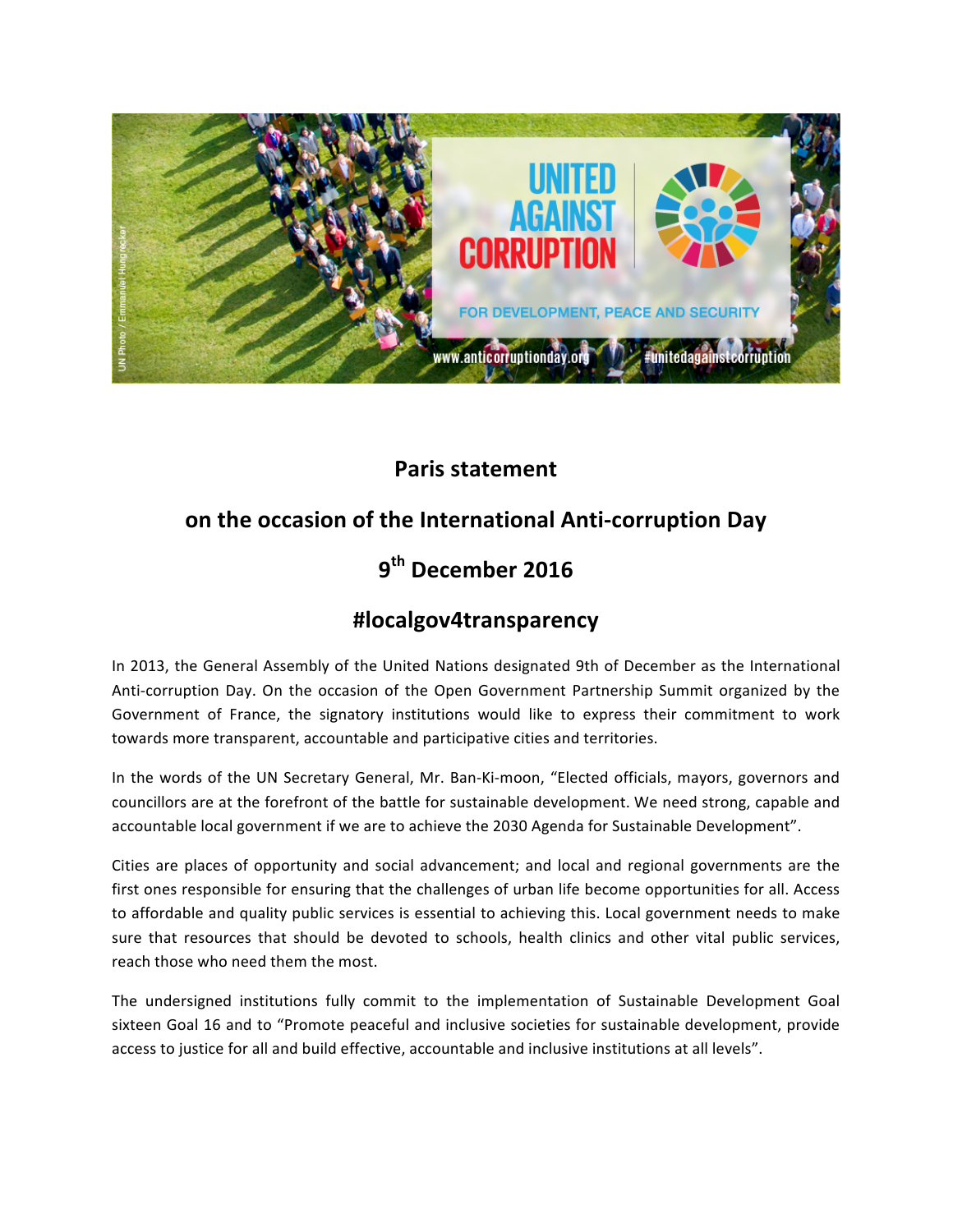Attaining SDG 16 requires local and territorial governments to be more effective, open and accountable to citizens. For decades, local and regional governments have led efforts towards the adoption of new forms of inclusive decision-making, such as participatory budgets or participatory urban planning. There is a clear correlation between transparency and the elimination of corruption and bribery in all its forms. This requires creating effective, accountable and open institutions, ensuring the adoption of decisions that meet the needs of all citizens and ensuring public access to information.

The New Urban agenda approved by the UN member states in Quito last October calls for transparency in 16 instances, including the need for accountably financial mechanisms, spending and resource allocation, management and use of land, procurement and regulation of transport, impact of local investments and contractual relationships with service providers. We would like to renew our endorsement of the principles established by the Quito Urban Agenda and manifest our commitment to its implementation at local level.

On this International Anti-Corruption Day, we firmly reject all forms of corruption and call for local and regional governments all over the world to renew their belief in the principles of transparency, accountability and good governance.

Paris City Hall, December 9<sup>th</sup> 2016